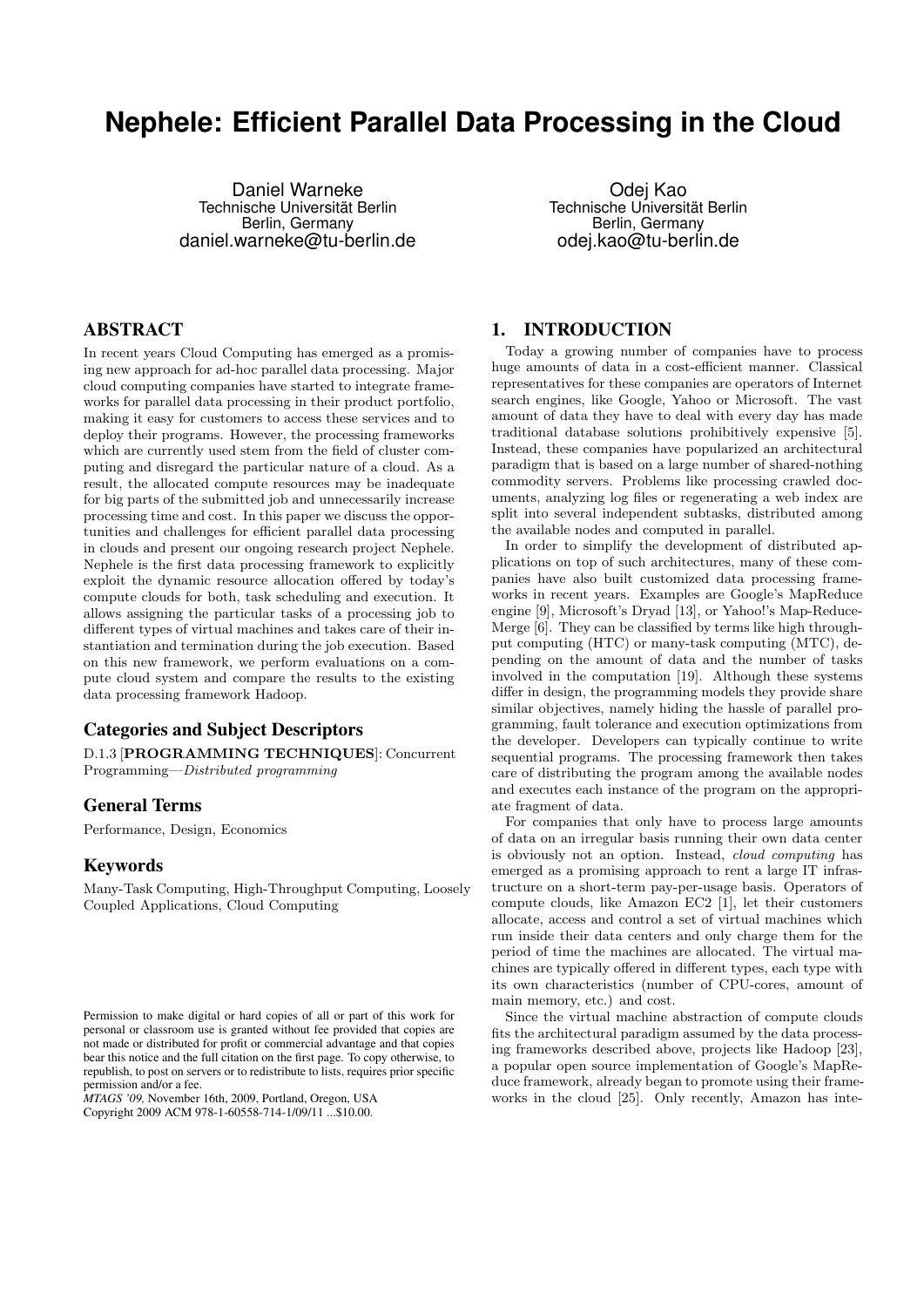grated Hadoop as one of its core infrastructure services [2]. However, instead of embracing its dynamic resource allocation, current data processing frameworks rather expect the cloud to imitate the static nature of the cluster environments they were originally designed for. E.g., at the moment the types and number of virtual machines allocated at the beginning of a compute job cannot be changed in the course of processing, although the tasks the job consists of might have completely different demands on the environment. As a result, rented resources may be inadequate for big parts of the processing job, which may lower the overall processing performance and increase the cost.

In this paper we want to discuss the particular challenges and opportunities for efficient parallel data processing inside clouds and present Nephele, a new processing framework explicitly designed for cloud environments. Most notably, Nephele is the first data processing framework to include the possibility of dynamically allocating/deallocating different compute resources from a cloud in its scheduling and during job execution.

The rest of this paper is structured as follows: Section 2 starts with analyzing the above mentioned opportunities and challenges and derives some important design principles for our new framework. In Section 3 we present Nephele's basic architecture and outline how jobs can be described and executed inside the cloud. Section 4 provides some first figures on Nephele's performance and the impact of the optimizations we propose. Finally, our work is concluded by related work (Section 5) and ideas for future work (Section 6).

# 2. CHALLENGES AND OPPORTUNITIES

Current data processing frameworks like Google's MapReduce or Microsoft's Dryad engine have been designed for cluster environments. This is reflected in a number of assumptions they make which are not necessarily valid in cloud environments. In this section we discuss how abandoning these assumptions raises new opportunities but also challenges for efficient parallel data processing in clouds.

# 2.1 Opportunities

Today's processing frameworks typically assume the resources they manage to consist of a *static* set of *homogeneous* compute nodes. Although designed to deal with individual nodes failures, they consider the number of available machines to be constant, especially when scheduling the processing job's execution. While compute clouds can certainly be used to create such cluster-like environments, much of their flexibility remains unused.

One of a compute cloud's key features is the provisioning of compute resources on demand. New virtual machines can be allocated at any time through a well-defined interface and become available in a matter of seconds. Machines which are no longer used can be terminated instantly and the cloud customer will be charged for them no more. Moreover, cloud operators like Amazon let their customers rent virtual machines of different types, i.e. with different computational power, different sizes of main memory and storage. Hence, the compute resources available in a cloud are highly dynamic and possibly heterogeneous.

With respect to parallel data processing, this flexibility leads to a variety of new possibilities, particularly for scheduling data processing jobs. The question a scheduler has to answer is no longer "Given a set of compute resources, how

to distribute the particular tasks of a job among them?", but rather "Given a job, what compute resources match the tasks the job consists of best?". This new paradigm allows allocating compute resources dynamically and just for the time they are required in the processing work flow. E.g., a framework exploiting the possibilities of a cloud could start with a single virtual machine which analyzes an incoming job and then advises the cloud to directly start the required virtual machines according to the job's processing phases. After each phase, the machines could be released and no longer contribute to the overall cost for the processing job. More advanced processing frameworks could also take up the idea of Service Level Agreements (SLAs) [4] which guarantee that the execution of a processing job can be finished within a certain amount of time and at a certain cost.

Facilitating such use cases imposes some requirements on the design of a processing framework and the way its jobs are described. First, the scheduler of such a framework must become aware of the cloud environment a job should be executed in. It must know about the different types of available virtual machines as well as their cost and be able to allocate or destroy them on behalf of the cloud customer.

Second, the paradigm used to describe jobs must be powerful enough to express dependencies between the different tasks the jobs consists of. The system must be aware of which task's output is required as another task's input. Otherwise the scheduler of the processing framework cannot decide at what point in time a particular virtual machine is no longer needed to complete the overall job and deallocate it. The MapReduce pattern is a good example of an unsuitable paradigm here: Although at the end of a job only few reducer tasks may still be running, it is not possible to shut down the idle virtual machines, since it is unclear whether they contain intermediate results which are still required.

Finally, the scheduler of such a processing framework must be able to determine which task of a job should be executed on which type of virtual machine and, possibly, how many of those. This information could be either provided externally, e.g. as an annotation to the job description, or deduced internally, e.g. from collected statistics, similarly to the way database systems try to optimize their execution schedule over time [22].

# 2.2 Challenges

The cloud's virtualized nature helps to enable promising new use cases for efficient parallel data processing. However, it also imposes some new challenges compared to classical cluster setups. The major challenge we see is the opaqueness of clouds with prospect to exploiting data locality:

In a cluster the compute nodes are typically interconnected through a physical high-performance network. The topology of the network, i.e. the way the compute nodes are physically wired to each other, is usually well-known and, what is more important, does not change over time. Current data processing frameworks offer to leverage this knowledge about the network hierarchy and attempt to schedule tasks on compute nodes so that data sent from one node to the other has to traverse as few network switches as possible [9]. That way network bottlenecks can be avoided and the overall throughput of the cluster can be improved.

In a cloud this topology information is typically not exposed to the customer [25]. Since the nodes involved in processing a data intensive job often have to transfer tremen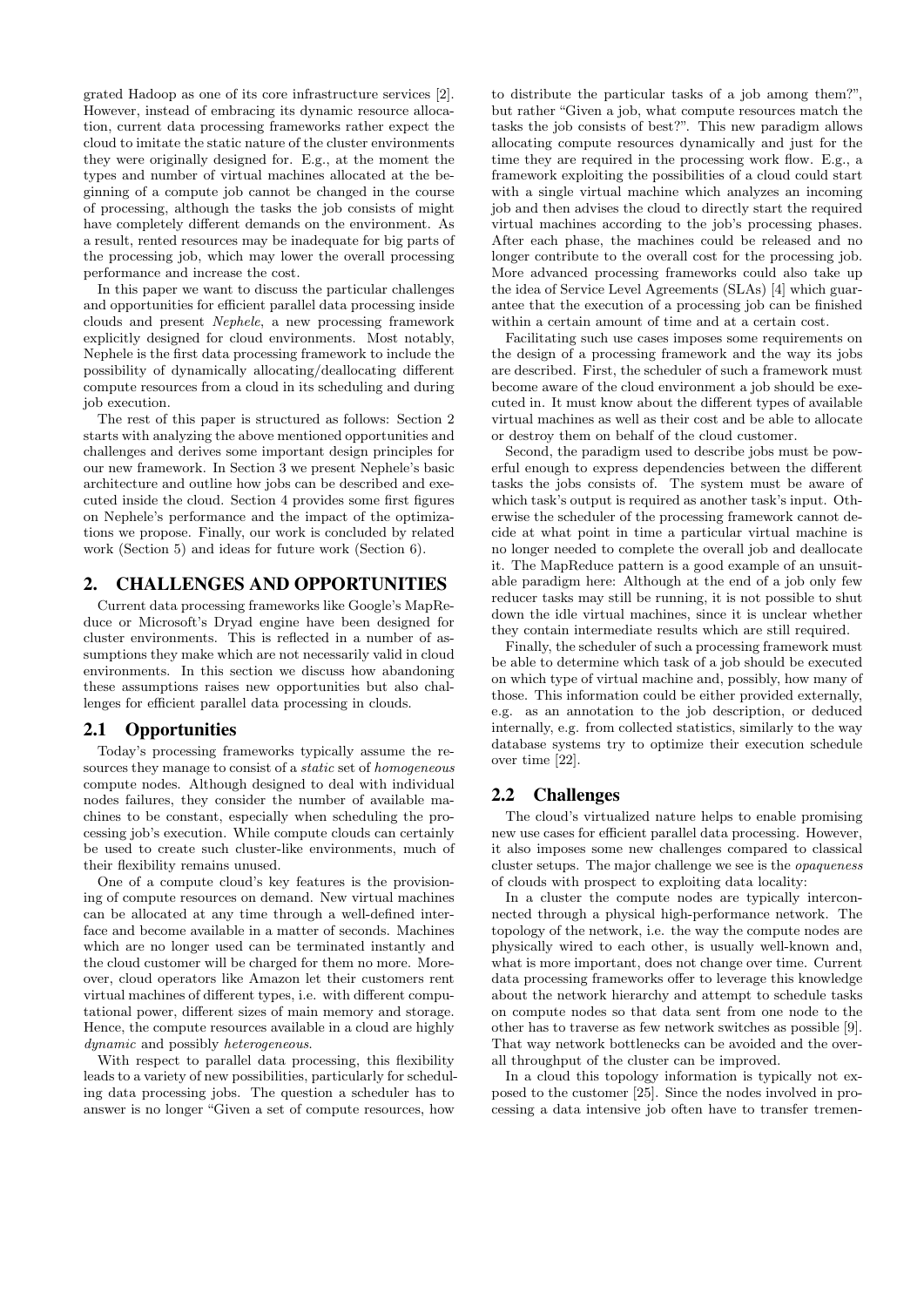dous amounts of data through the network, this drawback is particularly severe; parts of the network may become congested while others are essentially unutilized. Although there has been research on inferring likely network topologies solely from end-to-end measurements (e.g. [7]), it is unclear if these techniques are applicable to compute clouds. For security reasons clouds often incorporate network virtualization techniques (e.g. [8]) which can hamper the inference process, in particular when based on latency measurements.

Even if it was possible to determine the underlying network hierarchy inside a cloud and use it for topology-aware scheduling, the obtained information does not necessarily remain valid for the entire processing time. Virtual machines may be migrated for administrative purposes between different locations inside a cloud operator's data center without any notification, rendering any previous knowledge of the relevant network infrastructure obsolete.

As a result, the only way to ensure locality between tasks of a processing job is currently to execute these tasks on the same virtual machine in the cloud. This may involve allocating fewer, but more powerful virtual machines with multiple CPU cores. E.g., consider an aggregation task receiving data from seven generator tasks. Data locality can be ensured by scheduling these tasks to run on a virtual machine with eight cores instead of eight distinct single-core machines. However, currently no data processing framework we are aware of includes such strategies in its scheduling algorithms.

# 3. DESIGN

Based on the challenges and opportunities outlined in the previous section we have designed Nephele, a new data processing framework for cloud environments. Nephele takes up many ideas of previous processing frameworks but refines them to better match the dynamic and opaque nature of a cloud.

#### 3.1 Architecture

Nephele's architecture follows a classical master-worker pattern as illustrated in Fig. 1.



#### Figure 1: Structural overview of Nephele running inside a compute cloud

Before submitting a Nephele compute job, a user must start an instance inside the cloud which runs the so called Job Manager (JM). The Job Manager receives the client's jobs, is responsible for scheduling them and coordinates their execution. It is capable of communicating with the cloud

controller through a web service interface and can allocate or deallocate virtual machines according to the current job execution phase. We will comply with common cloud computing terminology and refer to these virtual machines as instances for the remainder of this paper. The term instance type will be used to differentiate between virtual machines with different hardware characteristics.

The actual execution of tasks which a Nephele job consists of is carried out by a set of instances. Each instance runs a local component of the Nephele framework we call a Task Manager (TM). A Task Manager receives one or more tasks from the Job Manager at a time, executes them and after that informs the Job Manager about their completion or possible errors. Unless a job is submitted to the Job Manager, we expect the set of instances (and hence the set of Task Managers) to be empty. Upon job reception the Job Manager then decides, depending on the particular tasks inside the job, how many and what type of instances the job should be executed on, and when the respective instances must be allocated/deallocated in order to ensure a continuous but cost-efficient processing. The concrete strategies for these scheduling decisions are explained later in this section.

The newly allocated instances boot up with a previously compiled virtual machine image. The image is configured to automatically start a Task Manager and register it with the Job Manager. Once all the necessary Task Managers have successfully contacted the Job Manager, it triggers the execution of the scheduled job.

Initially, the virtual machines images used to boot up the Task Managers are blank and do not contain any of the data the Nephele job is supposed to operate on. As a result, we expect the cloud to offer persistent storage (like e.g. Amazon S3 [3]). This persistent storage is supposed to store the job's input data and eventually receive its output data. It must be accessible for both the Job Manager as well as for the set of Task Managers, even if they are connected by a private or virtual network.

## 3.2 Job description

Similar to Microsoft's Dryad [13], jobs in Nephele are expressed as a directed acyclic graph (DAG). Each vertex in the graph represents a task of the overall processing job, the graph's edges define the communication flow between these tasks. We also decided to use DAGs to describe processing jobs for two major reasons:

The first reason is that DAGs allow tasks to have multiple input and multiple output edges. This tremendously simplifies the implementation of classical data combining functions like, e.g., join operations [6]. Second and more importantly, though, the DAG's edges explicitly model the communication paths which exist inside the processing job. As long as the particular processing tasks only exchange data through these designated communication edges, Nephele can always keep track of what instance might still require data from what other instances and which instance can potentially be shut down and deallocated.

Defining a Nephele job comprises three mandatory steps: First, the user must write the program code for each task of his processing job or select it from an external library. Second, the task program must be assigned to a vertex. Finally, the vertices must be connected by edges to define the communication paths of the job.

Tasks are expected to contain sequential code and pro-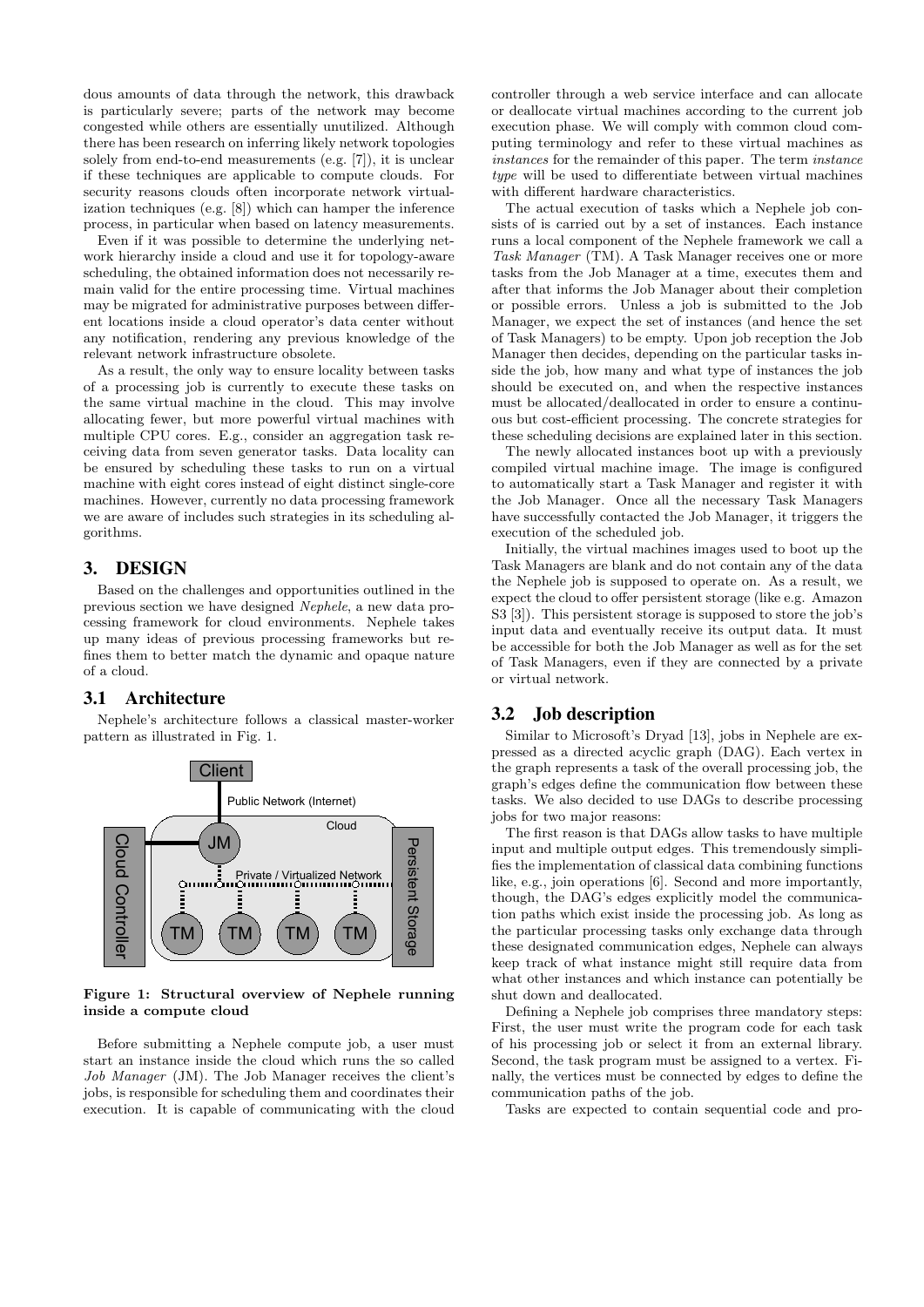cess so-called records, the primary data unit in Nephele. Users may define arbitrary types of records, all implementing a common interface. From a programmer's perspective records enter and leave the task program through input or output gates. A task may have an arbitrary number of these input and output gates, which are at runtime connected by the Nephele framework to transport records from one task to the other.

After having specified the code for the particular tasks of the job, the user must define a so-called Job Graph. The Job Graph maps each task to a vertex of a directed acyclic graph (DAG) and determines the communication paths between these. Vertices with either no incoming or outgoing edges are treated specially in Nephele: The tasks assigned to these vertices are considered to be either data sources (input vertices) or sinks (output vertices) in the processing workflow. They can be associated with a URL pointing to where to read or write the data. Figure 2 illustrates the simplest possible Job Graph, consisting only of one input, one task and one output vertex.



#### Figure 2: An example of a Job Graph in Nephele

One major design goal of Job Graphs has been simplicity: Users should be able to describe tasks and their relationships on a very abstract level, leaving aspects like task parallelization and the mapping to instances to Nephele. However, users who wish to specify these aspects explicitly can provide further annotations to their job description. These annotations include:

- Number of subtasks: A developer can declare his task to be suitable for parallelization. Users that include such tasks in their Job Graph can specify how many parallel subtasks Nephele should split the respective task into at runtime. Subtasks execute the same task code, however, they typically process different fragments of the data.
- Number of subtasks per instance: By default each (sub)task is assigned to a separate instance. In case several (sub)tasks are supposed to share the same instance, the user can provide a corresponding annotation with the respective task.
- Sharing instances between tasks: Subtasks of different tasks are usually assigned to different (sets of)

instances unless prevented by another scheduling restriction. If a set of instances should be shared between different tasks the user can attach a corresponding annotation to the Job Graph.

- Channel types: For each edge connecting two vertices the user can determine a so-called channel type. Before executing a job, Nephele requires all edges of the original Job Graph to be replaced by a channel type. The channel type specifies how records are transported from one (sub)task to another at runtime. The choice of the channel type can have several implications on the entire job schedule including when and on what instance a (sub)task is executed.
- Instance type: A (sub)task can be executed on different instance types which may be more or less suitable for the considered program. Therefore we have developed special annotations task developers can use to characterize the hardware requirements of their code. However, a user who simply utilizes these annotated tasks can also overwrite the developer's suggestion and explicitly specify the instance type for a task in the Job Graph.

If the user omits to augment the Job Graph with these specifications, Nephele's scheduler will apply default strategies which are discussed in the following subsection.

Once the Job Graph is specified, the user can submit it to the Job Manager, together with the credentials he obtained from his cloud operator. The credentials are required since the Job Manager must allocate/deallocate instances from the cloud during the job execution on behalf of the user.

#### 3.3 Job Scheduling and Execution

After having received a valid Job Graph from the user, Nephele's Job Manager transforms it into a so-called Execution Graph. An Execution Graph is Nephele's primary data structure for scheduling and monitoring the execution of a Nephele job. Unlike the abstract Job Graph, the Execution Graph contains all the concrete information required to schedule and execute the received job on the cloud. Depending on the level of annotations the user has provided with his Job Graph, Nephele may have different degrees of freedom in constructing the Execution Graph. Figure 3 shows one possible Execution Graph constructed from the previously depicted Job Graph (Figure 2).

In contrast to the Job Graph, an Execution Graph is no longer a pure DAG. Instead, its structure resembles a graph with two different levels of details, an abstract and a concrete level. While the abstract graph describes the job execution on a task level (without parallelization) and the scheduling of instance allocation/deallocation, the concrete, more finegrained graph defines the mapping of subtasks to instances and the communication channels between them.

On the abstract level, the Execution Graph equals the user's Job Graph. For every vertex of the original Job Graph there exists a so-called Group Vertex in the Execution Graph. As a result, Group Vertices also represent distinct tasks of the overall job, however, they cannot be seen as executable units. They are used as a management abstraction to control the set of subtasks the respective task program is split into. The edges between Group Vertices are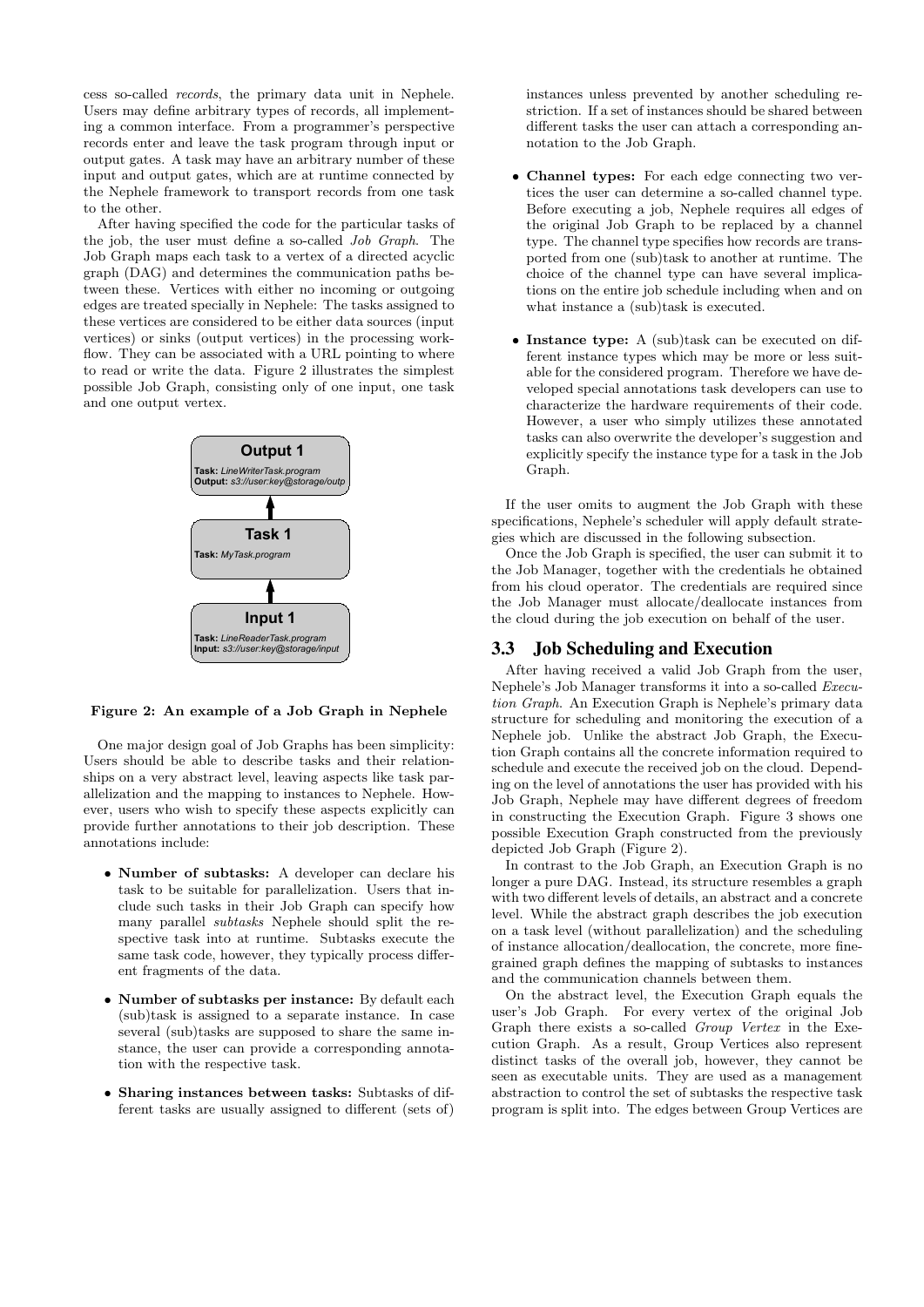

Figure 3: An Execution Graph created from the original Job Graph

only modeled implicitly as they do not represent any physical communication paths during the job processing. For the sake of presentation, they are also omitted in Figure 3.

In order to ensure cost-efficient execution on a compute cloud, Nephele allows to allocate instances in the course of the processing job, when some (sub)tasks have already been completed or are already running. However, this just-intime allocation can also cause problems, since there is the risk that the requested instance types are temporarily not available in the cloud. To cope with this problem, Nephele separates the Execution Graph into one or more so-called Execution Stages. An Execution Stage must contain at least one Group Vertex. Its processing can only start when all of its preceding stages (i.e. the subtasks included in the respective Group Vertices) have been successfully processed. Based on this Nephele's scheduler ensures the following three properties for the entire job execution: First, when the processing of a stage begins, all instances required within the stage are allocated. Second, all subtasks included in this stage are set up (i.e. sent to the corresponding Task Managers along with their required libraries) and ready to receive records. Third, before the processing of a new stage, all intermediate results of its preceding stages are stored in a persistent manner. Hence, Execution Stages can be compared to checkpoints. In case a sufficient number of resources cannot be allocated for the next stage, they allow a running job to be interrupted and later on restored when enough spare resources have become available.

The concrete level of the Execution Graph refines the job schedule to include subtasks and their communication channels. In Nephele, every task is transformed into either exactly one, or, if the task is suitable for parallel execution, at least one subtask. For a task to complete successfully, each of its subtasks must be successfully processed by a Task Manager. Subtasks are represented by so-called Execution Vertices in the Execution Graph. They can be considered the most fine-grained executable job unit. To simplify management, each Execution Vertex is always controlled by its corresponding Group Vertex.

Nephele allows each task to be executed on its own instance type, so the characteristics of the requested virtual machines can be adapted to the demands of the current processing phase. To reflect this relation in the Execution Graph, each subtask must be mapped to a so-called Execution Instance. An Execution Instance is defined by an ID and an instance type representing the hardware characteristics of the corresponding virtual machine. It is a scheduling stub that determines which subtasks have to run on what instance (type). We expect a list of available instance types together with their cost per time unit to be accessible for Nephele's scheduler and instance types to be referable by simple identifier strings like "m1.small".

Before beginning to process a new Execution Stage, the scheduler collects all Execution Instances from that stage and tries to replace them with matching cloud instances. If all required instances could be allocated the subtasks are sent to the corresponding instances and set up for execution.

On the concrete level, the Execution Graph inherits the edges from the abstract level, i.e. edges between Group Vertices are translated into edges between Execution Vertices. In case of parallel task execution, when a Group Vertex contains more than one Execution Vertex, the developer of the consuming task can implement an interface which determines how to connect the two different groups of sub tasks.

Nephele requires all edges of an Execution Graph to be replaced by a channel before processing can begin. The type of the channel determines how records are transported from one subtask to the other. Currently, Nephele features three different types of channels, which all put different constrains on the Execution Graph.

- Network channels: A network channel lets two subtasks exchange data via a TCP connection. Network channels allow pipelined processing, so the records emitted by the producing subtask are immediately transported to the consuming subtask. As a result, two subtasks connected via a network channel may be executed on different instances. However, since they must be executed at the same time, they are required to run in the same Execution Stage.
- In-Memory channels: Similar to a network channel, an in-memory channel also enables pipelined processing. However, instead of using a TCP connection, the respective subtasks exchange data using the instance's main memory. Transporting records through in-memory channels is typically the fastest way to transport records in Nephele, however, it also implies the most scheduling restrictions: The two connected subtasks must be scheduled to run on the same instance and run and in the same Execution Stage.
- File channels: A file channel allows two subtasks to exchange records via the local file system. The records of the producing task are first entirely written to an intermediate file and afterwards read into the consuming subtask. Nephele requires two such subtasks to be assigned to the same instance. Moreover, the consuming group vertex must be scheduled to run in a higher Execution Stage than the producing group vertex. In general, Nephele only allows subtasks to exchange records across different stages via file channels because they are the only channel types which store the intermediate records in a persistent manner.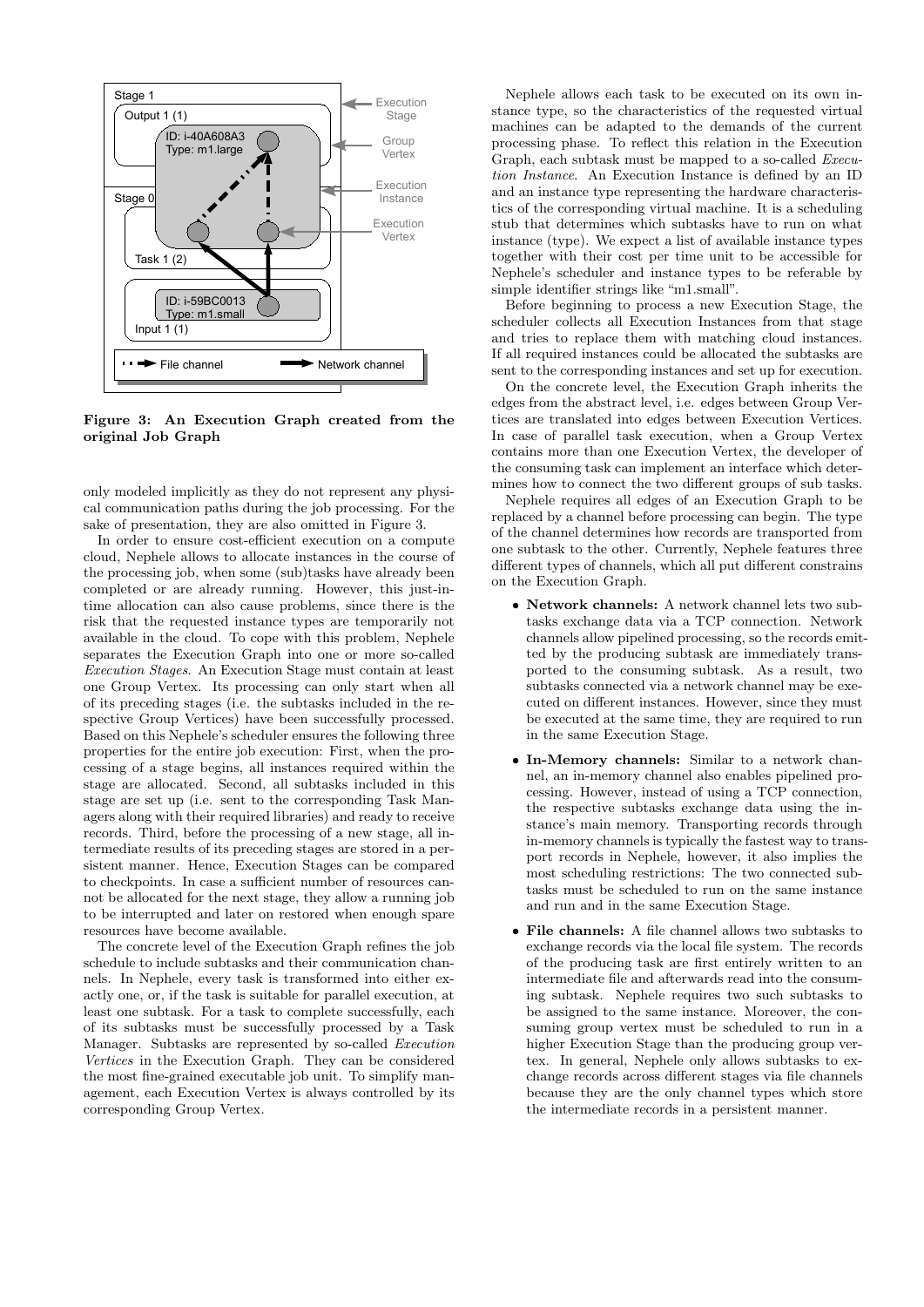As mentioned above, constructing an Execution Graph from a user's submitted Job Graph may leave different degrees of freedom to Nephele. Using this freedom to construct the most efficient Execution Graph (in terms of processing time or monetary cost) is currently a major focus of our research. At the current state, we pursue a simple default strategy: Unless the user provides any job annotation which contains more specific instructions for the respective task, we create exactly one Execution Vertex for each vertex of the Job Graph. The default channel types are network channels. Each Execution Vertex is by default assigned to its own Execution Instance unless the user's annotations or other scheduling restrictions (e.g. the usage of in-memory channels) prohibit it. The default instance type to be used is the instance type with the lowest price per time unit available in the compute cloud.

In order to reflect the fact that most cloud providers charge their customers for the usage of instances by the hour, we integrated the possibility to reuse instances. Nephele can keep track of the instances' allocation times. An instance of a particular type which has become obsolete in the current Execution Stage is not immediately deallocated if an instance of the same type is required in an upcoming Execution Stage. Instead, Nephele keeps the instance allocated until the end of its current lease period. If the next Execution Stage has begun before the end of that period, it is reassigned to an Execution Vertex of that stage, otherwise it deallocated early enough not to cause any additional cost.

# 4. EVALUATION

In this section we want to present first performance results of Nephele and compare them to the data processing framework Hadoop. We have chosen Hadoop as our competitor, because it is open source software and currently enjoys high popularity in the data processing community. We are aware that Hadoop has been designed to run on a very large number of nodes (i.e. several thousand nodes). However, according to our observations, the software is typically used with significantly less instances in current compute clouds. In fact, Amazon itself limits the number of available instances for their MapReduce service to 20 unless the respective customer passes an extended registration process [2].

The challenge both frameworks are measured by consists of two abstract tasks: Given a set of random integer numbers, the first task is to determine the k smallest of those numbers. The second task subsequently is to calculate the average of those  $k$  smallest numbers. The job is a classical representative for a variety of data analysis jobs whose particular tasks vary in their demand of hardware environments. While the first task has to sort the entire data set and therefore can take advantage of large amounts of main memory and parallel execution, the second aggregation task requires almost no main memory and, at least eventually, cannot be parallelized. For both the Hadoop and the Nephele experiment, we chose the data set size to be 100 GB. Each integer number had the size of 100 bytes. As a result, the data set contained about  $10^9$  distinct integer numbers. k has been set to  $2 \cdot 10^8$ , so the smallest 20 % of all numbers had to be determined and aggregated.

#### 4.1 General hardware setup

Both the Nephele as well as the Hadoop job were executed on our local compute cloud of commodity servers. Each server is equipped with a Intel Xeon 2.66 GHz CPU (8 CPU cores) and a total main memory of 32 GB. All servers are connected through regular 1 GBit/s Ethernet links. As host operating system we installed Gentoo Linux (kernel version 2.6.30) with KVM [14] (version 88-r1) and used virtio [21] to provide virtual I/O access.

For managing the cloud and provisioning virtual machines on request of Nephele, we set up Eucalyptus [15]. Similar to Amazon EC2, Eucalyptus offers a predefined set of instance types a user can choose from. During our experiment we used two different instance types: The first instance type is "m1.small" which corresponds to an instance with one CPU core, one GB of RAM and a 128 GB disk. The second instance type, "c1.xlarge", represents an instance with 8 CPU cores, 18 GB RAM and a 512 GB disk. Amazon EC2 defines comparable instance types and offers them at a price of 0.10 \$ or 0.80 \$ per hour, respectively.

The images used to boot up the instances contained a standard Ubuntu Linux (kernel version 2.6.28) with no additional software but a Java runtime environment, which is required by Nephele's Task Manager.

The 100 GB input data set of random integer numbers has been generated according to the rules of the Jim Gray sort benchmark [17]. In order to make the data accessible to Hadoop, we started an HDFS [23] data node on each of the allocated instances prior to the processing job and distributed the data evenly among the nodes. Since this initial setup procedure was necessary for both the Nephele and the Hadoop job, we have chosen to ignore it in the following performance discussion.

#### 4.2 Setup for the Hadoop experiment

In order to execute the described task with Hadoop we created three different MapReduce jobs which are executed consecutively.

The first MapReduce job reads the entire input data set, sorts the contained integer numbers ascendingly and writes them back to Hadoop's HDFS file system. Since the MapReduce engine is internally designed to sort the incoming data between the map and the reduce phase, we did not have to provide custom map and reduce functions here. Instead, we simply used the Terasort code, which has recently been recognized for being well-suited for these kinds of tasks [17].

The second and third MapReduce jobs operate on the sorted data set and perform the data aggregation. Thereby, the second MapReduce job selects the output files from the preceding sort job which, just by their file size, must contain the smallest  $2 \cdot 10^8$  numbers of the initial data set. The map function is fed with the selected files and emits the first  $2.10<sup>8</sup>$ numbers to the reducer. In order to enable parallelization in the reduce phase, we chose the intermediate keys for the reducer randomly from a predefined set of keys. These keys ensure the emitted numbers are distributed evenly among the  $n$  reducers in the system. Each reducer then calculates the average of the received  $\frac{2 \cdot 10^8}{n}$  integer numbers. The third MapReduce job finally reads the *n* intermediate average values and aggregates them to a single overall average.

Since Hadoop is not designed to deal with heterogeneous compute nodes we allocated six instances of type "c1.xlarge" for the experiment. We configured Hadoop to perform best for the first, computationally most expensive, MapReduce job: In accordance to [17] we set the number of map tasks per job to 48 (one map task per CPU core) and the number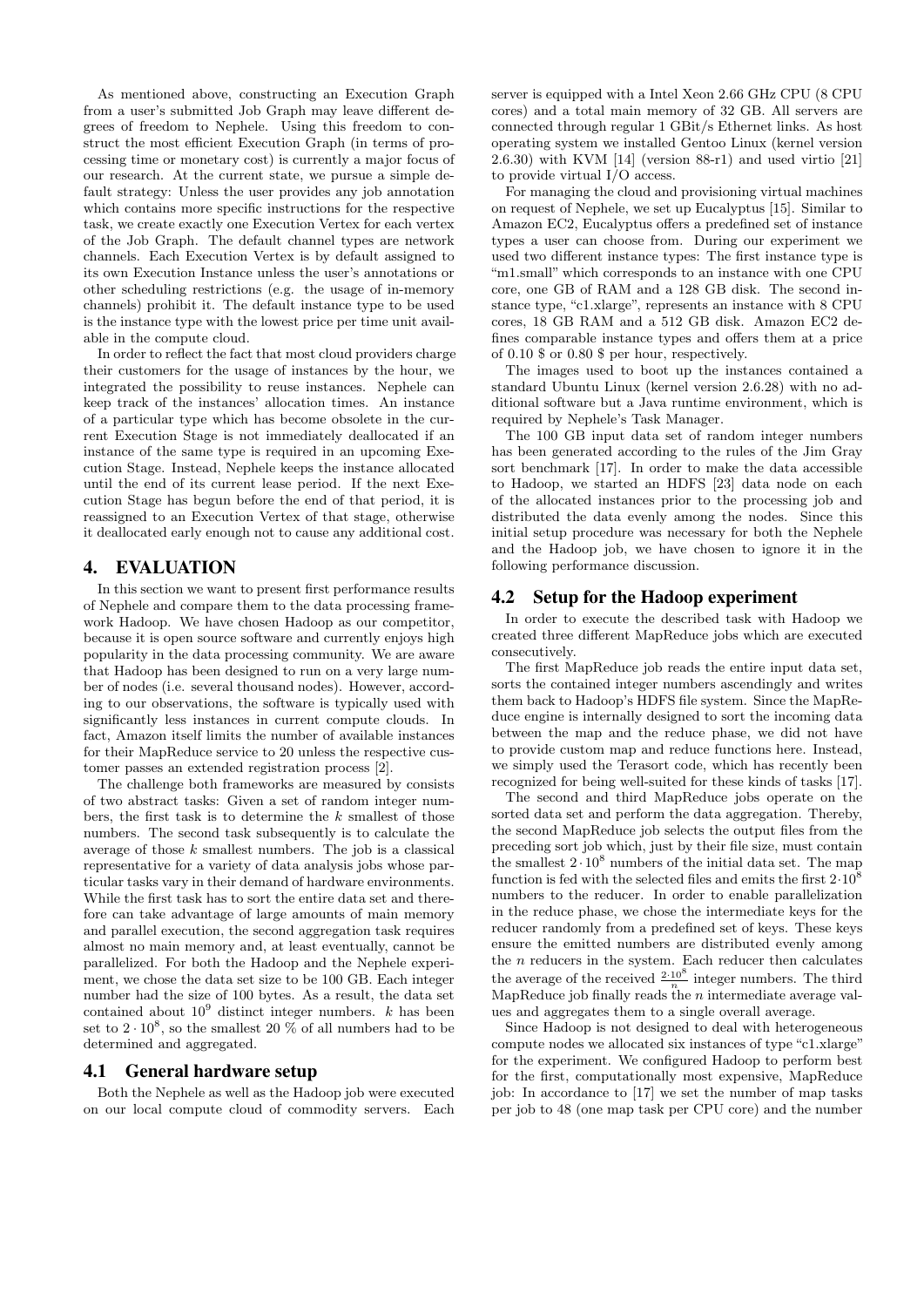of reducers to 12. The memory heap of each map task as well as the in-memory file system have been increased to 1 GB and 512 MB, respectively, in order to avoid unnecessarily spilling transient data to disk.

# 4.3 Setup for the Nephele experiment

Figure 4 illustrates the Execution Graph we instructed Nephele to create in order to meet the processing challenge. For brevity, we omit a discussion on the original Job Graph. We pursue the overall idea that several powerful but expensive instances are used to determine the  $2 \cdot 10^8$  smallest integer numbers in parallel while, after that, a single, inexpensive instance is utilized for the final aggregation. The graph contains five distinct tasks, split into several different groups of subtasks and assigned to different instance types.

The first task, BigIntegerReader, processes the assigned input files and emits each integer number as a separate record. The records are received by the second task, BigIntegerSorter, which attempts to buffer all incoming records into main memory. Once it has received all designated records, it performs an in-memory quick sort and subsequently continues to emit the records in an order-preserving manner. Since the BigIntegerSorter task requires large amounts of main memory we split it into 146 subtasks and assigned these evenly to six instances of type "c1.xlarge". The preceding BigIntegerReader task was also split into 146 subtasks and set up to emit records via in-memory channels.

The third task, *BigIntegerMerger*, receives records from multiple input channels. Once it has read a record from all available input channels, it sorts the records locally and emits them in ascending order. The BigIntegerMerger tasks occurs three times in a row in the Execution Graph. The first time it was split into six subtasks, one subtask assigned to each of the six "c1.xlarge" instances. As described in Section 2, this is currently the only way to ensure data locality between the sort and merge tasks. The second time the BigIntegerMerger task occurs in the Execution Graph, it is split into two subtasks. These two subtasks are assigned to two of the previously used "c1.xlarge" instances. The third occurrence of the task is assigned to new instance of the type "m1.small". Each of the merge subtasks was configured to stop execution after having emitted  $2 \cdot 10^8$  records. The stop command is propagated to all preceding subtasks of the processing chain, which allows the Execution Stage to be interrupted as soon as the final merge subtask has emitted the  $2 \cdot 10^8$  smallest records.

The fourth task, *BigIntegerAggregater*, reads the incoming records from its input channels and sums them up. It is also assigned to the single "m1.small" instance. Since we no longer require the six "c1.xlarge" instances to run once the final merge subtask has determined the  $2 \cdot 10^8$  smallest numbers, we changed the communication channel between the final BigIntegerMerger and BigIntegerAggregater subtask to a file channel. That way the aggregation is pushed into the next Execution Stage and Nephele is able to deallocate the expensive instances.

Finally, the fifth task, BigIntegerWriter, eventually receives the calculated average of the  $2 \cdot 10^8$  integer numbers and writes the value back to HDFS.

#### 4.4 Results

Figure 5 and Figure 6 show the performance results of our Nephele and Hadoop experiment, respectively. Both plots illustrate the average instance utilization over time, i.e. the average utilization of all CPU cores in all the instances allocated for the job at the given point in time. The utilization of each instance has been monitored with the Unix command "top" and is broken down into the amount of time the CPU cores spent running the respective data processing framework (USR), the kernel and its processes (SYS), and the time waiting for I/O to complete. In order to illustrate the impact network communication, the plots additionally show the average amount of IP traffic flowing between the instances over time.

We begin with discussing the Nephele experiment first: At point (a) Nephele has successfully allocated all instances required to start the first Execution Stage. Initially, the Big-IntegerReader subtasks begin to read their splits of the input data set and emit the created records to the BigIntegerSorter subtasks. At point (b) the first BigIntegerSorter subtasks switch from buffering the incoming records to sorting them. Here, the advantage of Nephele's ability to assign specific instance types to specific kinds of tasks becomes apparent: Since the entire sorting can be done in main memory, it only takes several seconds. Three minutes later (c), the first Big-IntegerMerger subtasks start to receive the presorted records and transmit them along the processing chain.

Until the end of the sort phase Nephele can fully exploit the power of the six allocated "c1.xlarge" instance. After that period, for the merge phase, the computational power is no longer needed. From a cost perspective it is now desirable to deallocate the expensive instances as soon as possible. However, since they hold the presorted data sets, at least 20 GB of records must be transfered to the inexpensive "m1.small" instance first. Here we experienced the network to the bottleneck, so much computational power remains unused during that transfer phase. In general, this transfer penalty must be carefully considered when switching between different instance types in the course of the job execution. For the future we plan to integrate compression for file and network channels as a means to trade CPU against I/O load. Thereby, we hope to mitigate this drawback.

At point (d) the final BigIntegerMerger subtask has emitted the  $2 \cdot 10^8$  smallest integer records to the file channel and advises all preceding subtasks in the processing chain to stop execution. All subtasks of the first stage have now been successfully completed. As a result, Nephele automatically deallocates the six instances of type "c1.xlarge" and continues the next Execution Stage with only one instance of type "m1.small" left. In that stage the BigIntegerAggregater subtask reads the  $2 \cdot 10^8$  smallest integer records from the file channel and calculates the average of them. Since the six expensive "c1.xlarge" instances no longer contribute to the number of available CPU cores in that period, the processing power allocated from the cloud again fits the task to be completed. At point (e), after 33 minutes, Nephele has finished the entire processing job.

For the Hadoop job the resource utilization is comparable to the one of the Nephele job at the beginning: During the map (point (a) to  $(c)$ ) and reduce phase (point  $(b)$  to  $(d)$ ) of the first sort job, Figure 6 shows a fair instance utilization. For the following two MapReduce jobs, however, the allocated instances are oversized: The second job, whose map and reduce phases range from point (d) to (f) and point (e) to (g), respectively, can only utilize about one third of the available CPU capacity. The third job (running between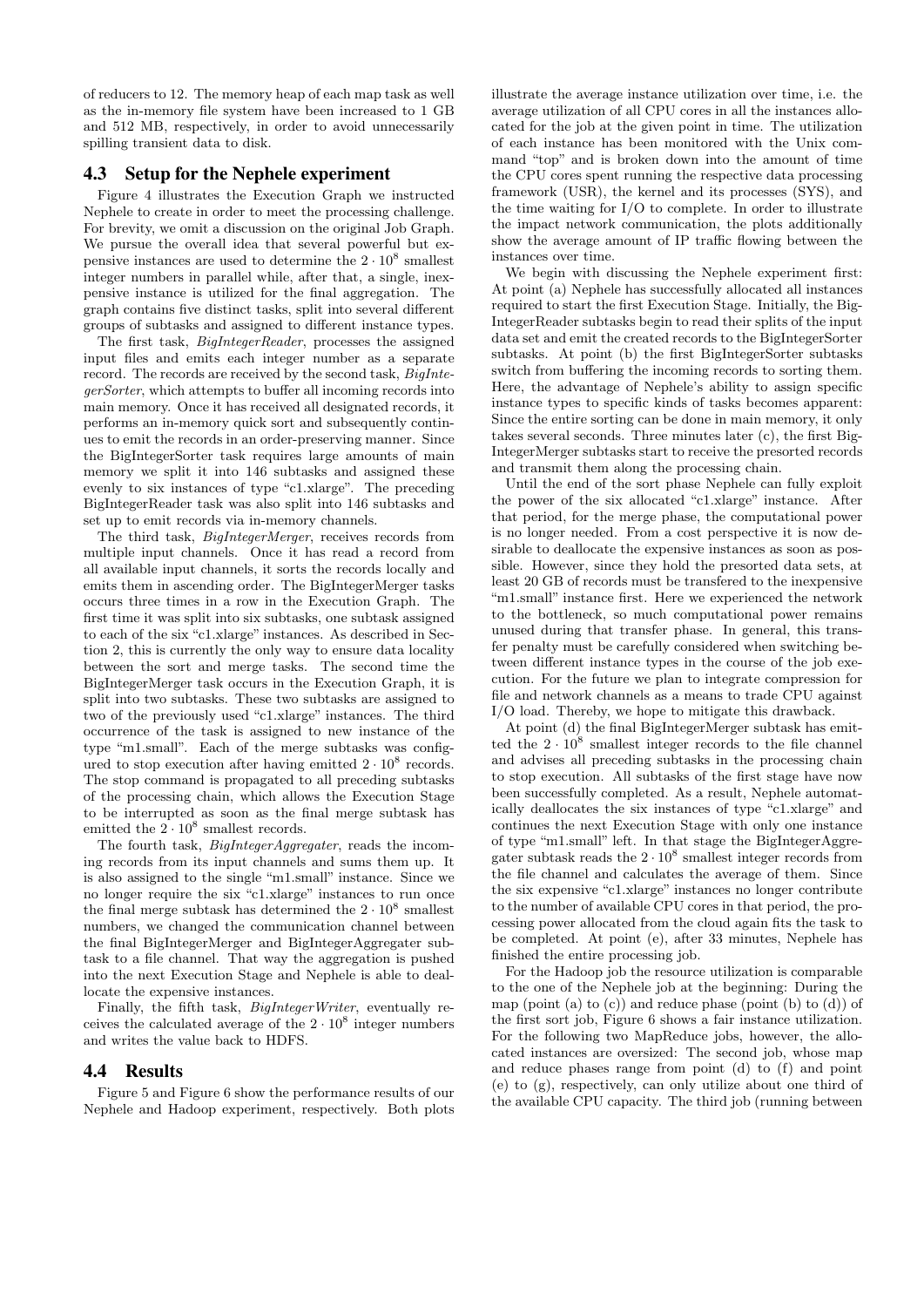

Figure 4: The Execution Graph for the Nephele experiment

point  $(g)$  and  $(h)$  can only consume about 10 % of the overall resources.

The reason for Hadoop's eventual poor instance utilization is its assumption to run on a static compute cluster. In contrast to Nephele, it offers no notion of dynamic resource allocation/deallocation in its execution schedule. Once the MapReduce engine is started on a set of instances, no instance can be removed from that set without the risk of losing important intermediate results. As in this case, the result may be unnecessarily high processing costs.

Considering the short processing times of the presented tasks and the fact that most cloud providers offer to lease an instance for at least one hour, we are aware that Nephele's savings in time and cost might appear marginal at first glance. However, we want to point out that these savings grow by the size of the input data set. Due to the size of our test cloud we were forced to restrict data set size to 100 GB. For larger data sets, more complex processing jobs become feasible, which also promises more significant savings.

# 5. RELATED WORK

In recent years a variety of systems to facilitate the execution of loosely-coupled tasks on distributed systems has been developed. Although these systems typically share common overall goals (e.g. to hide issues of parallelism or fault tolerance from the user), they aim at different fields of application.

MapReduce [9] (or the open source version Hadoop [23]) is designed to run data analysis jobs on a large amount of data, which is expected to be stored across a large set of sharenothing commodity servers. MapReduce is highlighted by its simplicity: Once a user fit his program into the required

map and reduce pattern, the execution framework takes care of splitting the job into subtasks, distributing and executing them. A single MapReduce job always consists of a distinct map and reduce program. However, several systems have been introduced to coordinate the execution of a sequence of MapReduce jobs with multiple tasks [18], [16].

MapReduce has been clearly designed for large static cluster environments. Although it can deal with sporadic node failures, the available compute nodes are essentially considered to be a fixed set of homogeneous machines.

The Pegasus framework by Deelman et al. [10] has been designed for mapping complex scientific workflows onto grid systems. Similar to Nepehle, Pegasus lets its users describe their jobs as a DAG with vertices representing the tasks to be processed and edges representing the dependencies between them. The created workflows remain abstract until Pegasus creates the mapping between the given tasks and the concrete compute resources available at runtime. The authors incorporate interesting aspects like the scheduling horizon which determines at what point in time a task of the overall processing job should apply for a compute resource. This is related to the stage concept in Nephele. However, Nephele's stage concept is designed to minimize the number allocated instances inside the cloud and clearly focuses on reducing cost. In contrast, Pegasus' scheduling horizon is used to deal with unexpected changes in the execution environment. Pegasus uses DAGMan and Condor-G [12] as its execution engine. As a result, different task can only exchange data via files.

Thao et al. introduced the Swift [26] system to reduce the management issues which occur when a job involving numerous tasks has to be executed on a large, possibly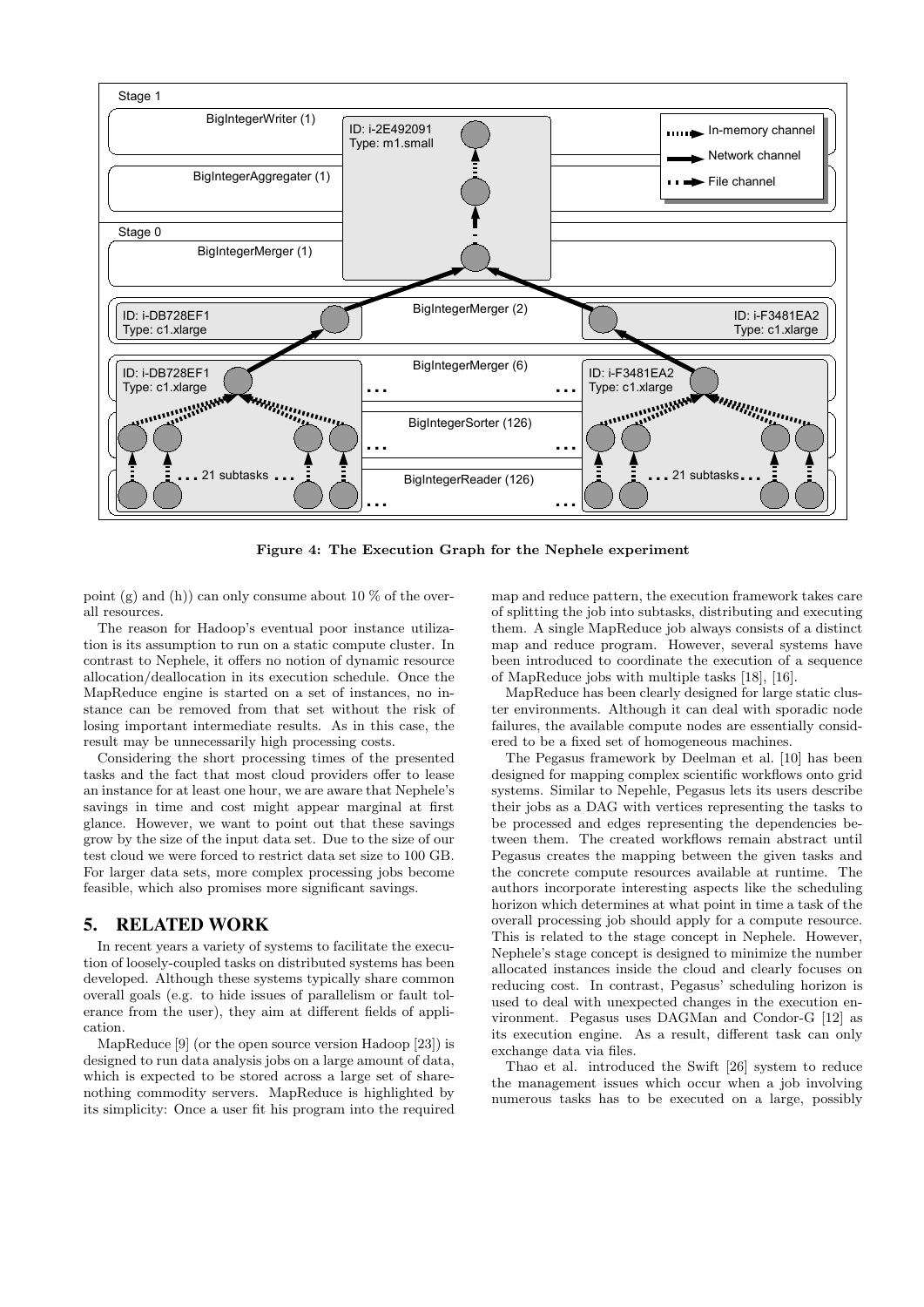



Figure 5: Results of the evaluation running Nephele

unstructured, set of data. Building upon components like CoG Karajan [24], Falkon [20] and Globus [11], the authors present a scripting language which allows to create mappings between logical and physical data structures and to conveniently assign tasks to these.

The system our approach probably shares most similarities with is Dryad [13]. Dryad also runs jobs described as DAGs and offers to connect the involved tasks through either file, network or in-memory channels. However, it assumes an execution environment which consists of a fixed set of homogeneous worker nodes. Dryad scheduler is designed to distribute tasks across the available compute nodes in a way that optimizes the throughput of the overall cluster. It does not include the notion of processing cost for particular jobs.

## 6. CONCLUSION

In this paper we discussed the challenges and opportunities for efficient parallel data processing in cloud environments and presented Nephele, the first data processing framework to exploit the dynamic resource provisioning offered by today's compute clouds. We described Nephele's basic architecture and presented a performance comparison to the well-established data processing framework Hadoop. The performance evaluation gave a first impression on how the ability to assign specific virtual machine types to specific tasks of a processing job as well as the possibility to automatically allocate/deallocate virtual machines in the course of a job execution can help to improve the overall resource utilization and, consequently, reduce the processing cost.

With a framework like Nephele at hand, there are a variety of open research issue which we plan to address for future work. In particular, we are interested to find out how Nephele can learn from job executions to construct more efficient Execution Graphs (either in terms of cost or execution time) for upcoming jobs. In its current version, Nephele strongly depends on the user's annotations to create an efficient Execution Graph. For future versions we envision our

Figure 6: Results of the evaluation running Hadoop

framework to detect performance bottlenecks independently and to improve the affected parts of the Execution Graph for future runs. Constructing these kinds of feedback loops has brought up remarkable results in field of database systems [22], however, it is still unclear to what extent these approaches can be applied to cloud computing, too.

In general, we think our work represents an important contribution to the growing field of cloud computing services and points out exciting new directions in the field of parallel data processing.

#### 7. REFERENCES

- [1] Amazon Web Services LLC. Amazon Elastic Compute Cloud (Amazon EC2). http://aws.amazon.com/ec2/, 2009.
- [2] Amazon Web Services LLC. Amazon Elastic MapReduce.
- http://aws.amazon.com/elasticmapreduce/, 2009. [3] Amazon Web Services LLC. Amazon Simple Storage
- Service. http://aws.amazon.com/s3/, 2009.
- [4] A. Andrieux, K. Czajkowski, A. Dan, K. Keahey, H. Ludwig, T. Kakata, J. Pruyne, J. Rofrano, S. Tuecke, and M. Xu. Web Services Agreement Specification (WS-Agreement). Technical report, Open Grid Forum, 2007.
- [5] R. Chaiken, B. Jenkins, P.-A. Larson, B. Ramsey, D. Shakib, S. Weaver, and J. Zhou. SCOPE: easy and efficient parallel processing of massive data sets. Proc. VLDB Endow., 1(2):1265–1276, 2008.
- [6] H. chih Yang, A. Dasdan, R.-L. Hsiao, and D. S. Parker. Map-reduce-merge: simplified relational data processing on large clusters. In SIGMOD '07: Proceedings of the 2007 ACM SIGMOD international conference on Management of data, pages 1029–1040, New York, NY, USA, 2007. ACM.
- [7] M. Coates, R. Castro, R. Nowak, M. Gadhiok, R. King, and Y. Tsang. Maximum likelihood network